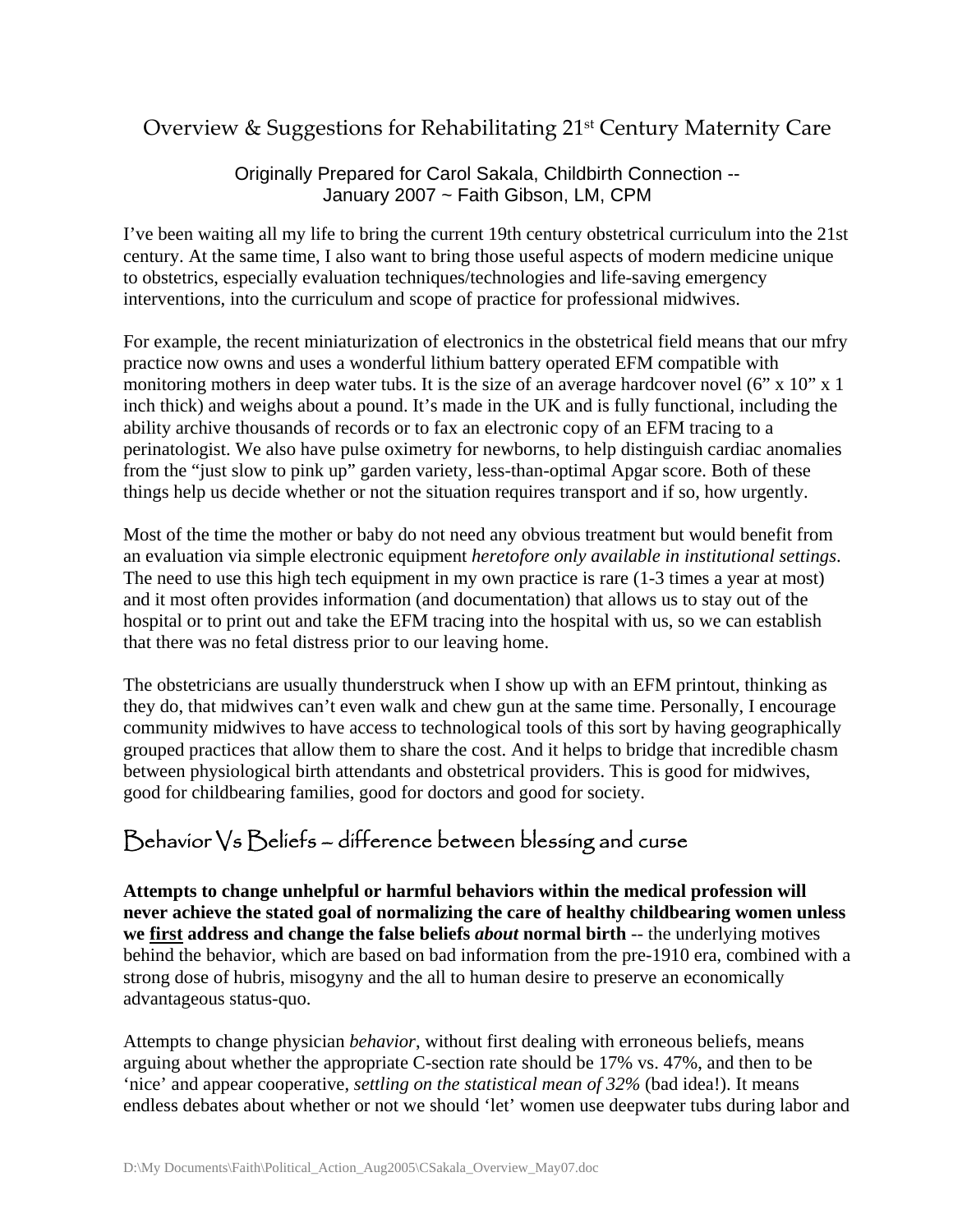(gasp!) deliver in water; how long we should 'let' women push and whether inductions should be scheduled at 40 wks versus 41 weeks.

No, no, no, no!

**Changing** *beliefs* **means that we are talking about how to rehabilitate our national maternity care policy, so as to enjoy the advantages and efficacy of other developed countries.** It means a robust public discourse about how best to teach physiological management, how to help maternity care providers implement these changes and the best way to bring the rest of the medical-industrial complex up to speed (including policy changes for insurers and all levels of government).

#### Yes, yes, yes!

In a document sent as an attachment to this one, I have listed what I believe to be the core **characteristics of effective physiological management** and what I call the '**five elements for success' for normal spontaneous birth**. This list is based on 14 years as a hospital maternity nurse, prior to 25 years attending planed home birth *and* also continuing as a labor attendant for planned hospital births (I like to see what the other half is doing!).

But before getting into those particulars, I'd like to suggest that the best place to start is by making a very **simple vocabulary distinction** between:

1) **Maternity Care** -- i.e., healthy women, normal pregnancy, spontaneous onset of labor at term, mother not planning to use labor stimulants, Rx pain meds or anesthesia; normal childbirth services provided by professional birth attendants, both midwives and physicians, in the setting of the mother's choice – hospital or independent birth center or parents' home

#### *And/or*

**2) Obstetrical care -- hospital setting** for high-risk women and/or low and moderate risk mothers who prefer medicalized care – continuous EFM, augmentation or induction, anesthesia, scheduled C-section, etc; a patient population that has made an informed consent choice to accept the added risks associated with the obstetrical package\* when used on healthy women

**Listening to Mother surveys** are the best source of reliable data on what exactly that obstetrical 'package' actually is, as applied to healthy women with normal pregnancies -- that is, the average of seven significant medical-surgical interventions per hospitalization

**Mothers have become the also-ran in this equation**. Remember when hospital facilities for childbirth were called the 'Maternity floor' or maternity department and were organized around the needs of the MOTHER? Now they are 'OB units' or perinatal departments and are organized around the needs and preferences of doctors – obstetricians, perinatologist, etc, which includes medico-legal issues, convenience, their office hours, physician 'preferences' for elective inductions, routine stimulation of labor and medically unnecessary cesareans.

This reflects the obstetrical belief that first surfaced in the foreword of the 1970 edition of Williams Obstetrics, which enthusiastically describes how the new technology of ultrasound and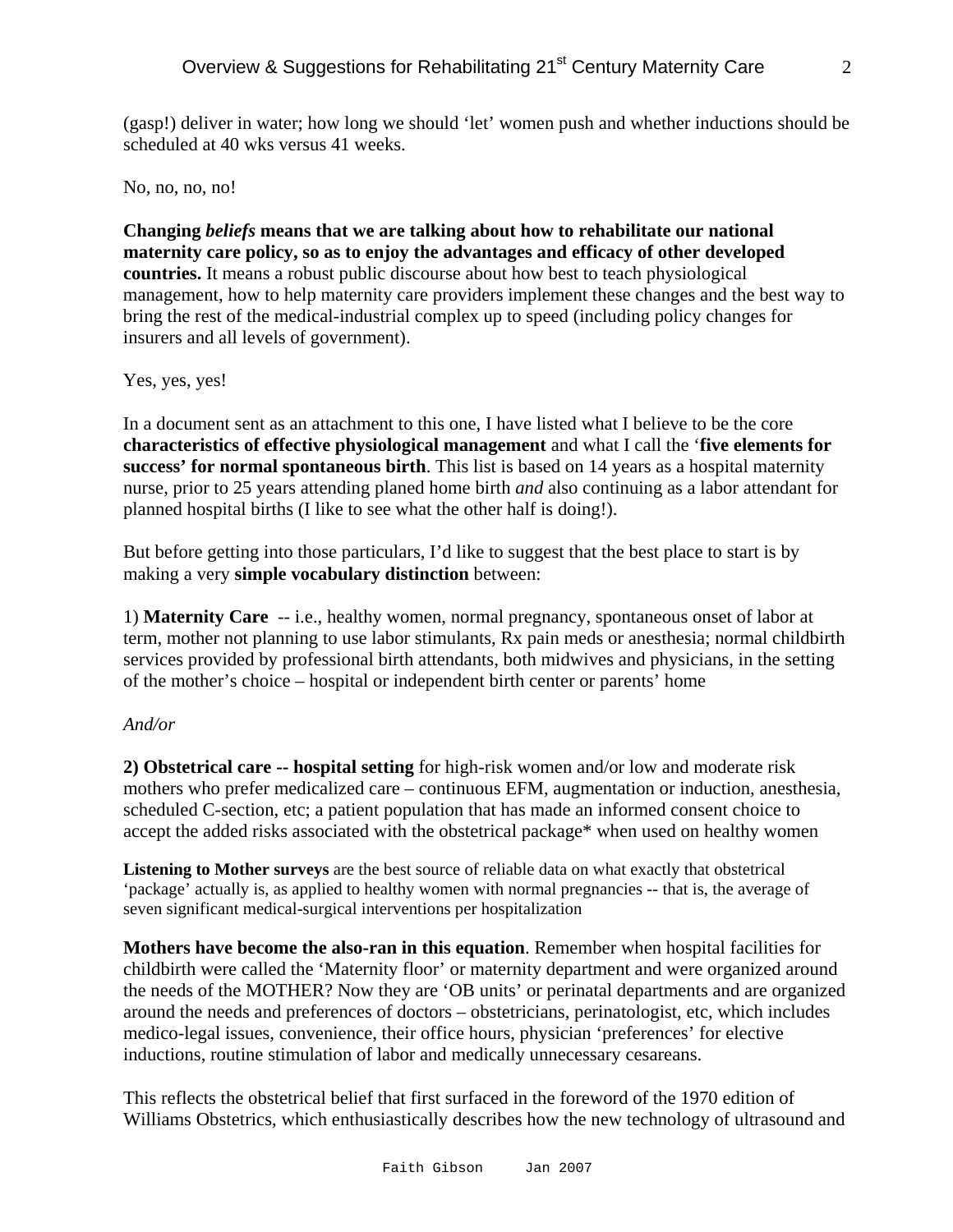continuous electron fetal monitoring (EFM) meant that finally *the fetus* could (and should!) become the **"primary patient**" of the modern obstetrician. No, no, no!

## **The Four Cornerstones of 21st Century Maternity Care:**

- 1. **Principles of Physiological Management** as foremost Standard of Care for HW-NP
- 2. **Non-Surgical Billing Code** for physiological management for HW-NP
- 3. **Reconfigured professional liability** for normal maternity care services
- 4. National Franchise for **profitable, independent Birth Centers/Maternity Homes**

#### **Number One: Principles of Physiological Management as the Standard of Care**

The main and the plain reading of the scientific literature brings one to the logical conclusion that **physiological management is the safest and most cost-effective form of care for a healthy population**. This leads us to the natural and compelling conclusion that our current obstetrically-based maternity care system for healthy women must be rehabilitated.

Physiologic care includes 'patience with nature' and a commitment not to disturb the natural process. This must be acknowledged as a biologically successful strategy, as the human species has survived and thrived for untold millennia before the adoption of the obstetrical package by early 20<sup>th</sup> century American obstetricians.

No medical devise, drug, surgical instrument or operative procedure developed over the millennia of western culture has been able to make birth safer in healthy women with normal pregnancies than spontaneous labor and normal birth. Routine obstetrical interventions applied to healthy women with normal labors and normal birth conducted as a surgical procedure are always more risky and frequently result in a cascade of interrelated interventions and complications which are avoided when the physiological principles with appropriate social and psychological support are used instead.

Physicians and midwives all over the world are taught to utilize physiological principles for normal pregnancy, labor and birth. The science supporting this is not controversial. Reliable evidence is neither lacking nor incomplete, nor is this data the subject of methodological disputes among experts in the worldwide public health field. **Mastery in normal childbirth services means bringing about a good outcome** *without introducing any unnecessary harm*. Our present system of obstetrics for normal childbirth does not do this very well, as evidenced by our 30% Cesarean section rate and our 90% intervention rate in otherwise normal vaginal births in healthy women.

Ultimately, the United States can only meet the needs of our healthy childbearing population while remaining competitive in the global economy by adopting the social (rather than medical) model of pregnancy and childbirth care. This must become the basis for our national maternity care policy, one that emphasizes normal childbirth services for healthy women, ones that are scientifically-based, compassionate and fiscally sound. This rehabilitated policy for the 21<sup>st</sup> century would integrate the classic principles of physiological management with the best advances in obstetrical medicine to **create a single, evidence-based standard for all healthy women, used by all maternity care providers and in all birth settings**.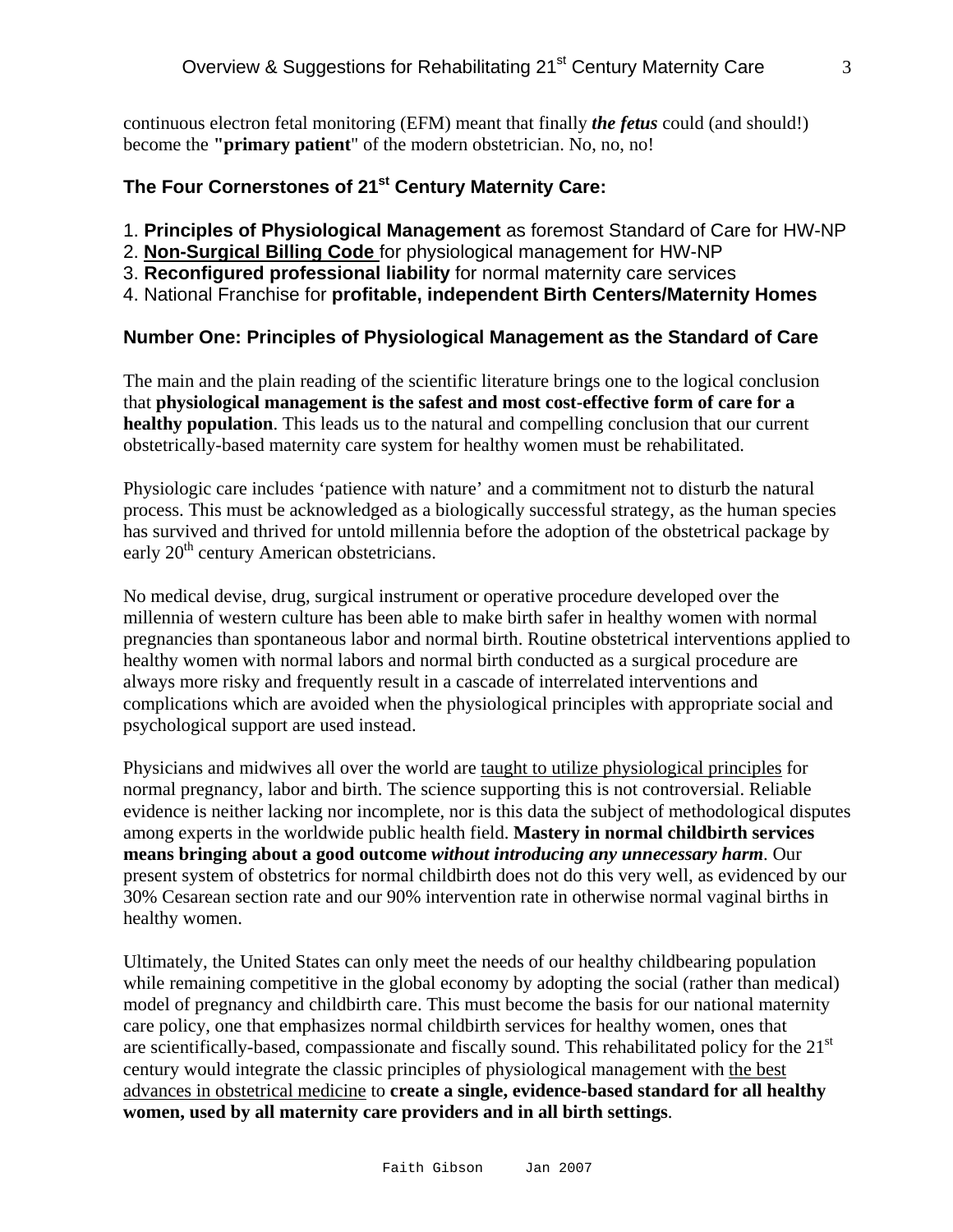This protective and non-interventive approach for normal childbirth services includes continuity of care, an absence of arbitrary time limits, one-on-one social and emotional support through active labor, non-drug methods of pain relief and the right use of gravity. Obstetrical intervention is reserved for complications or if the mother requests medical assistance.

Many first-world countries and virtually all of the third world already use this physiologic care as their standard. The United Kingdom's National Health Service (NHS) recently concluded that highly medicalized care for normal birth increased the rate and expense of obstetrical interventions and Cesarean sections *without improving maternal-infant outcomes*. Medicalized maternity care is, on average, two to ten times more expensive. It often results in costly downstream complications, such as the damage to pelvic structures following episiotomy and instrumental delivery and placental abnormalities, emergency hysterectomy, or stillbirth in a pregnancy after a prior Cesarean.

When any society spends a high percentage of its national health care budget on excessive use obstetrical procedures, it reduces their ability to meet the general needs of its population while still remaining competitive in a global economy. In response to these economic issues, the NHS changed its maternity care policy and is reconfiguring its childbirth services. The UK has adopted physiological management as the official form of maternity care for healthy childbearing women. As of 2009 the NHS will offer healthy childbearing women three choices for labor and birth (1) birth at home with a midwife (2) birth in a local midwife-led unit, based in a hospital or community clinic promoting natural births (3) birth at a hospital, supervised by an obstetrician, for mothers who may want epidural pain relief or may need specialist care to deliver safely.

This is "right use" of obstetrical medicine. In our expanding global economy, there is no doubt that other EU countries will soon follow the led of the UK. Can the US afford to maintain its wrong use of obstetrical medicine in an increasingly competitive world?

#### Physiological Care and Medical Education

Were physiological management of normal pregnancy and birth to become the foremost standard of care, medical educators would logically be required to both learn and teach the principles of physiological management to medical students, interns and residents, and practicing physicians would also be required to learn and utilize these same skills.

Since physicians would rarely choose to provide the requisite, full-time presence of the primary caregiver during active labor associated with physiological management, hospital labor  $&$ delivery units should be primarily staffed by professional midwives. Hospital midwives would attend all healthy women with spontaneous vaginal births unless the mother requests her physician deliver her and that physician is available and amenable.

There should be incentives for current L&D nurses who wish to retrain for hospital-based midwifery practice to do so at minimal expense to themselves.

The obstetrical package in relationship to healthy women: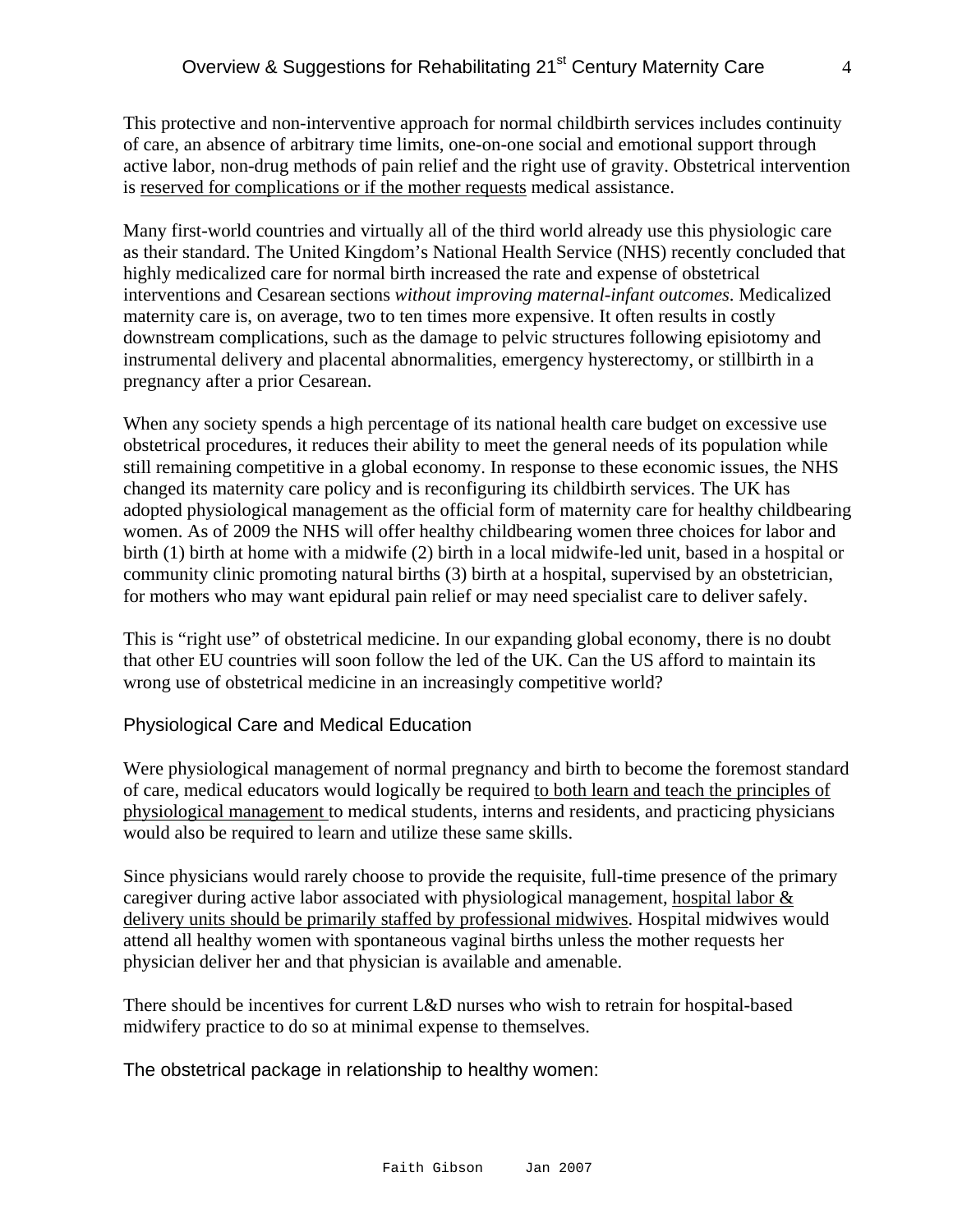Physicians utilizing the obstetrical package as the basis for care provided to healthy women with normal pregnancies would be obliged to provide fully informed consent -- true informational transparency\* -- including the documented consequences of medicalizing labor and conducting spontaneous vaginal birth as a surgical procedure. [\*In my opinion, the MCA/CC web site is the gold standard for this informational transparency]

#### **Number Two: a non-surgical billing code for physiologically-based care**

Maternity care for a healthy population must have **a non-surgical billing code for physiologically-based childbirth services** that compensates the primary birth attendant for oneon-one care provided during the *labor* as well as the birth *and* during the immediate PP/PN. Not only is this the most efficacious and socially appropriate form of care from the standpoint of the mother and baby, but it is also 'preventative' and 'preservative'. It prevents the unnecessary use of interventions and lowers the complications rate (especially, instrumental and operative deliveries) and it preserves the maternal pelvic floor *and* the fetal brain.

That translates into millions of health care dollars saved every year on the direct cost of maternity care and additional saving by virtue of the reduction in subsequent delayed and downstream complications. This is of great benefit to the uninsured, third party payers, the employers who foot the bill and the government-funded Medicaid programs. I believe that we in the physiological birth community have been remiss by not engaging economists in the forefront of these cost-benefit issues, especially the increased maternal and perinatal mortality and the delayed and downstream complications associated with the elective use of induction, epidural, instrumental delivery and C-section.

Defining and billing NSVD as a *surgical procedure* makes the mother's normal labor nothing more than the 'pre-op' period of time, with labor to be managed by the relatively cheap, lowstatus skill set of nurses (the system's opinion, not mine!), ditto for postpartum and newborn care, which is nothing more than 'post-op' care, also to be managed by nurses. This puts childbirth – redefined as it was in 1910 as the surgical procedure of 'delivery' – into the category of an operation, a slight of hand used to justify a high professional fee for very little time and not that much skill, since the mother and human biology are the source of a normal spontaneous birth, not the medical/surgical activities of the doctor.

As a surgical procedure, the mother is no longer the agent of her birth; instead it is the doctor who performs a delivery, making the doctor, instead of the mother, the most important person in the room. This is indecent; it is a slight of hand that uses the manipulation of vocabulary to extract an unearned financial reward and systematically violates the principles of normal biology in order to achieve this goal. It is unconscionably expensive; it harms people. This is all wrong from every angle and needs to be addressed – **the surgical-only CPT code must be amended to include a category to bill for the appropriately non-surgical care of the 70% of healthy childbearing women**.

This long overdue correction is most important in the practical realm, because as long as the 'delivery' is walled off as a surgical procedure, it triggers a cascade of expensive negative consequences. One consequence is an inappropriate legal standard based on the idea of control –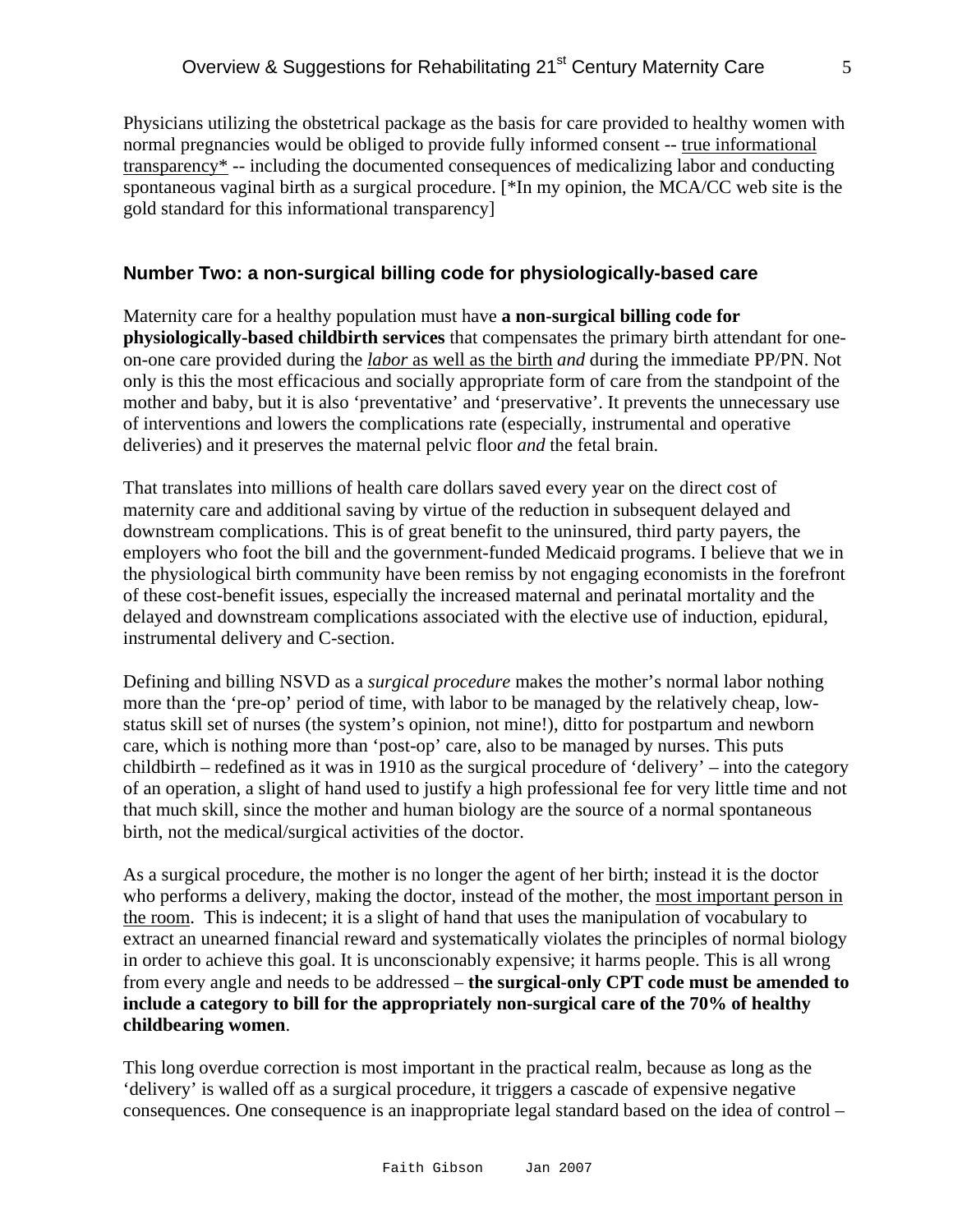the physician as the 'captain of the ship', responsible for the actions of every employee and for a predetermined outcome. The shadow side of this is 'malpractice' litigation for the so-called 'failure' to exercise total (read "god-like") control. This is one of the factors fueling the current push for scheduling CS as the new standard of care.

Another consequence is that the surgical category of the CPT code restricts who is permitted to by state law to attend births and who is legally authorized to be compensated for childbirth services already provided. For example, if a labor patient delivers precipitous before her doctor or nurse-midwife arrives and therefore the birth is 'attended' by the L&D nurse, neither the doctor or the hospital can be compensated, since only a doctor can legally 'perform' a surgical procedures (i.e., nurses can't bill under a surgical CPT code) and of course, the doctor or physician-extender nurse midwife must, at the very least, be present in order to bill for the 'surgical procedure' of NSVD. The result is that L&D nurses must actively repulse the spontaneity of normal birth, lest they get fired for too many of those "fetal-ejection reflex" normal births, which currently mean that their employers looses a lot of money.

#### **Three: professional liability situation has to be reconfigured**

**Third**, the **professional liability situation has to be reconfigured** for that same 70% of the healthy childbearing population of women with normal pregnancies. This is intimately connected to the CPT code discussion above, because the surgical designation creates a pernicious form of malpractice litigation that ultimately results in an industrial complex monopoly, under a '*pay to play'* system, in which only the biggest fish can afford the overhead.

The actual origin of the obstetrical liability problem was the obstetrical profession's historical promise to childbearing families, starting in 1910, that if they picked physician birth attendants, instead of midwives, they would be guaranteed a good outcome. Obstetricians genuinely believed that if they used the contemporary version of the obstetrical package (i.e., the preemptive strike!), all unforeseeable complications associated with childbirth would be eliminated. Of course, this was a dangerous fantasy with build-in failure. When doctors could not deliver on this impossible promise, it set up the circumstance that eventually resulted in an explosion of malpractice litigation.

This really took off during the late 1960s, when plaintiff attorneys for the first time overcame the brick wall that had traditionally prevented patients from being able to legally establish negligence, without which they could not win a malpractice lawsuit. For the first 60 years of the last century, testimony to establish the "community standard of care" or more to the point, to establish that a defendant physician had violated that tightly defined and defended 'community' standard (ie. negligence or incompetent) required the expert witness to be a physician from the same geographical "community".

Functionally speaking, this meant doctors which belonged to the same county medical society, same country club or were on the same hospital staff, etc. Of course, doctors uniformly refused to criticize a colleague with who they worked, in part out of loyalty to the defendant and also out of fear of retribution from the defendant doctor or other physicians for this professional "disloyalty", since breaking ranks was/is the unforgivable sin within the medical profession.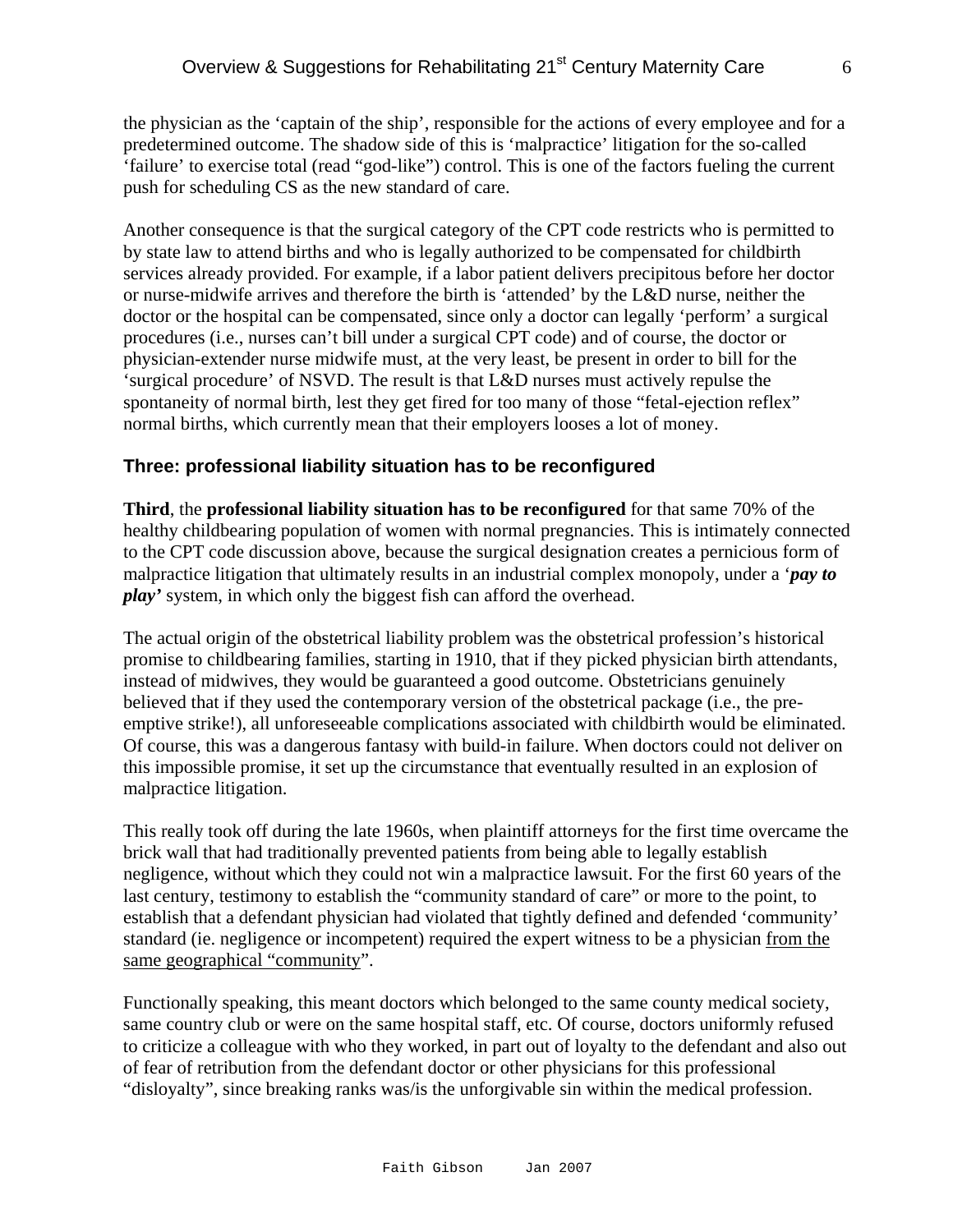But this ended abruptly in the 1960s when a US Supreme Court decision redefined "community standard". Under the new rule, it was no longer a geographical place but the entire profession of medicine as practiced in the United States. For the first time, a lawyer suing a doctor in New York could import expert witnesses from California and easily prevail in court, since the expert was getting paid big bucks to favor the defendant's claim. And viola, the malpractice crisis was born. It burst into roaring flames by 1976 and ever since obstetrics has been totally organized around reducing the risk to itself of malpractice litigation.

However, it is possible to correct the obstetrical liability aspect of this problem by making a legal or contractual distinction between maternity care and obstetrical services. The way to do that is to define healthy women as maternity patient. HWNP would be offered the opportunity to "opt out" of an obstetrically-managed intrapartum (the obstetrical package) and to "op in", via signed informed consent, for intrapartum management under the principles of normal physiology. This is a category distinguished by its role of supporting a normal biological process (rather than 'performing' a medical/surgical procedure). Thus the potential professional liability for supportive services to healthy women during spontaneous biological processes would be restricted to direct negligence or incompetence.

The current obstetrical liability inverts this common sense idea. It holds the obstetrician responsible for not *controlling biology* and not preventing all the natural variations and maloccurrences of normal birth, which can and do sometime include morbidity and mortality. An example of the difference between normal biology and surgery is simple and graphic – as an nurse and also as a midwife have seen a lot of babies take themselves out before the doctor or other birth attendant arrived, but I have absolutely NEVER seem an appendix, uterus, tonsils or any other body organ or appendage take itself out before the surgeon arrived! In a logical system, the liability of those two remarkably different processes has got to be different. In fact, US Supreme Court Justice Bryon functionally defined discrimination in 1973 by noting that it was 'capricious and arbitrary' to treat two things that were different as if they were the same *or* to treat the same entity in two opposing ways.

Lest this conversation get too esoteric, let me give you a modern day example. I use a Tom-Tom GPS system downloaded to my Palm-based cell phone to find my way around in the world. In general, it is very useful. However, it obviously can be misused and can fail with catastrophic consequences. For example outdated information on street construction might mean I was going the wrong way on a one-way street, hit a school bus full of small children, which caught fire and burned 34 kids alive.

A different kind of a failure might put me and my loved one in the awful position of the family of 4 (including two very young children) from northern California that got lost on their way home and were stranded in the snow for 9 days. In desperation, the father left on foot to find help and died of hypothermia before his wife and two children were finally rescued. It turns out they did not have GPS. But let's say they did and the surviving wife claimed that they used its information to take a logging road marked as private property, which led to the tragedy, thus Tom-Tom should be held responsible for the wrongful death of her husband. Considering how many GPS devices are being used and that they sell for only a few hundred dollars, this could be a litigious nightmare. Surely any attorney worth his salt could and armed with such stories have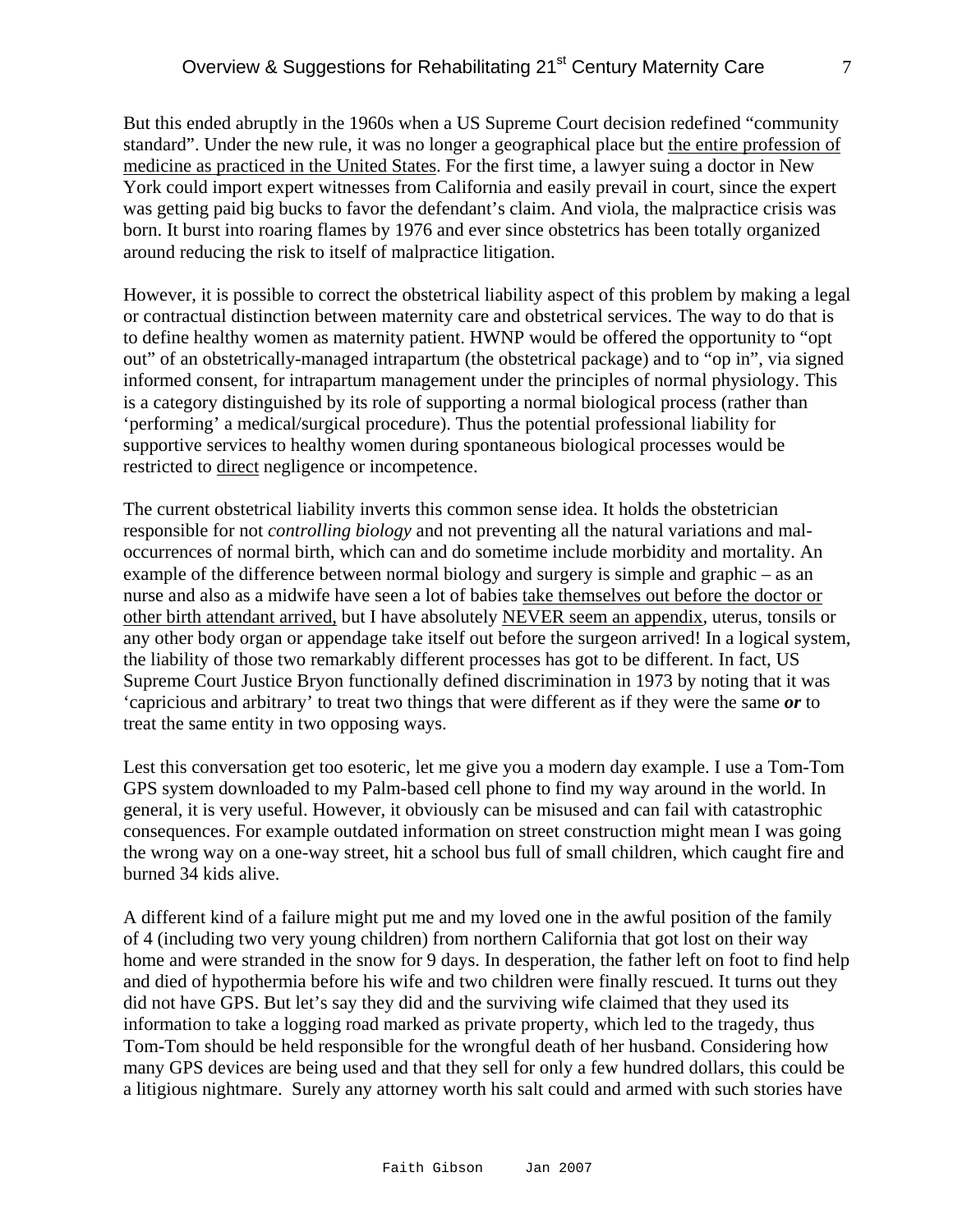dissuaded the Tom-Tom developers from ever marketing such a system, based on unlimited liability of staggering proportions very near the equal of any ascribed to normal childbirth.

However, Tom-Tom dealt brilliantly with its liability by requiring me and all its other users to acknowledge the exact nature of our 'contract', in particular, by defining what Tom-Tom is NOT responsible for and what I AM responsible for, EVERY SINGE TIME I turn it. When I want to use it, the very first screen every time is a legal paragraph that states I, and not Tom-Tom, is responsible for how I use the software and hardware, for obeying all traffic rules, for checking out the terrain to be sure that information provided is still valid and that I agree not to use it while driving the car, lest that contribute to auto accidents. Before I can continue on to the main menu to employ any of its marvelous features, I must tap the "I Agree" icon on its touch screen, acknowledging yet again that I understand that I am responsible for acting responsibly.

This demonstrates that if one has a good enough reason, a truly compelling incentive, it is possible to deal successfully with liability. In regard to physiological management we have millions of "good reasons" every year for putting the potential liability associated with normal birth in its 'normal' or appropriate and *affordable* place. In addition to the humanitarian reasons, there is the moral authority of science and sheer number of childbearing women who are healthy and enjoying normal pregnancies, which means that physiological management will always be the scientifically-mandated leader of the pack.

### **Four: Nationally-franchised, affordable but profitable OOH Birth Centers/Maternity Homes**

Presently, what we have as an infra-structure for childbirth is the exact opposite – it is a system that doesn't have any acute care hospital beds dedicated to physiological childbirth. The modern hospital, especially the intensive care and surgical units (modern L&D is actually intrapartum intensive care) is the most expensive real estate in an already high-overhead system. While PHB (planned home birth) is a lovely thing, we must have a large scale, **reliable OOH location and institutional structure** as the majority method for providing true maternity care. This is the system used in Western Europe and Japan, which provides both safe and cost-effective care and far better maternal-infant outcomes for far less money.

If physiologic care are can reduce the intervention rate 2 to 10-fold, a free-standing BC (most likely associated with a particular hospital) could charge a fraction of what hospital birth costs and still make an excellent profit. This would provide people with a less expensive option, an opportunity that would meld with the new health savings account plans associated with high deductible or catastrophic health insurances. They provide a predetermined 'budget' that can be tapped into for elective health care, which returns the *economic incentives to the family* to choose cost effective care.

Another wrinkle on the health insurance horizon is the likelihood, within the next decade, of requiring enrollees to use the least expensive option for elective procedures, even if that includes travel to other countries. Obviously, families are not going to fly to Thailand or New Deli for childbirth, but if efficacious options such as a maternity home down the block from an acute care hospital were available, maternity homes would become immensely popular and therefore, very profitable.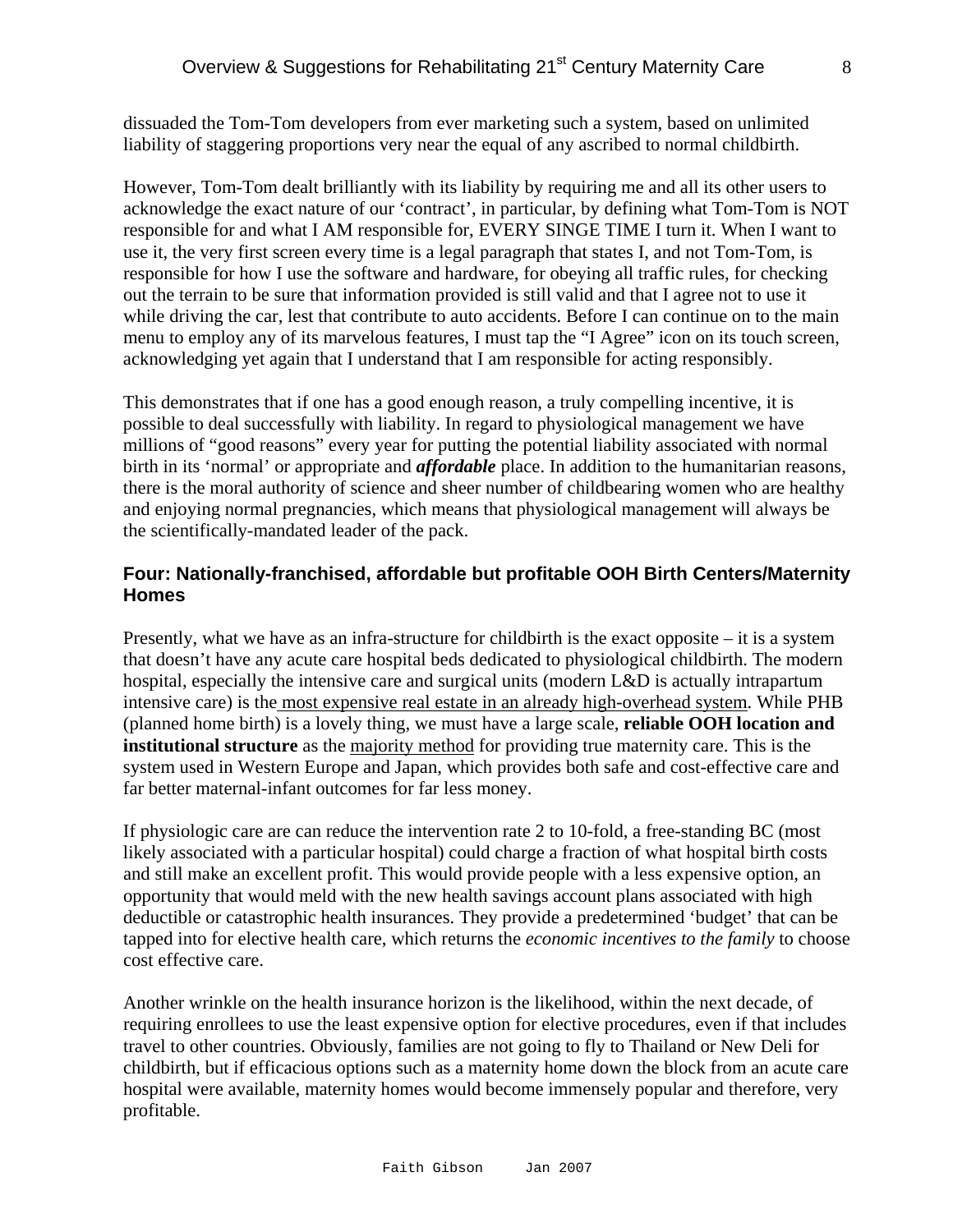#### **Synoptic Wrap-up of all three documents:**

A newly formulated national maternity care policy for a healthy childbearing population would integrate physiological principles with the best advances in obstetrical medicine to create a single, evidence-based standard for all healthy women.

That newly configured standard must be based on criteria arrived at through an interdisciplinary process that includes the tradition and discipline of midwifery as an independent profession and also integrates the input of childbearing women and their families into the process. It is especially important to include feedback from those families who had complications following cesarean surgery or who found it virtually impossible to arrange for a subsequent normal labor and birth after a cesarean (VBAC).

Relative to the obstetrical profession, such a transformation in our national maternity care policy would require that:

· Third party payers fairly reimburse all practitioners for the professional's time spent facilitating normal childbirth, which helps avoid the need for medical and surgical interventions and the complexities and complications that medical and surgical interventions often generate.

· Tort law (medical malpractice) reform must be enacted so that doctors are not inappropriately judged by outdated medical criteria that are not evidence-based or do not use the physiological process as the base line.

A blue-ribbon panel consisting of scientists from all the pertinent disciplines – public health, epidemiology, sociology, anthropology, psychology, biology, child development, law, economics, midwifery, perinatology and obstetrics should be organized. Such a highly respected forum should study these issues and provide unbiased and fact-based news for the press and broadcast media to report and provide the energy for a spirited public discourse on this topic. This public exploration must include listening to childbearing women and their families as a class of experts in the maternity care experience.

Such a panel would produce interdisciplinary recommendations for a reformed national maternity care policy. This would include methods to reintegrate physiological management principles and practice into this reconfigured system of maternity care.

Ultimately such an exploration and resulting recommendations would need to be accompanied by legal and legislative changes affecting doctors, hospitals, midwives and the health insurance industry. Such a system would then be respected and used equally by all maternity care providers with the backing of hospitals, health insurance and medical malpractice carriers, and state and federal reimbursement systems (Medicaid / Medi-Cal) etc.

#### **Conclusion parts 1-4:**